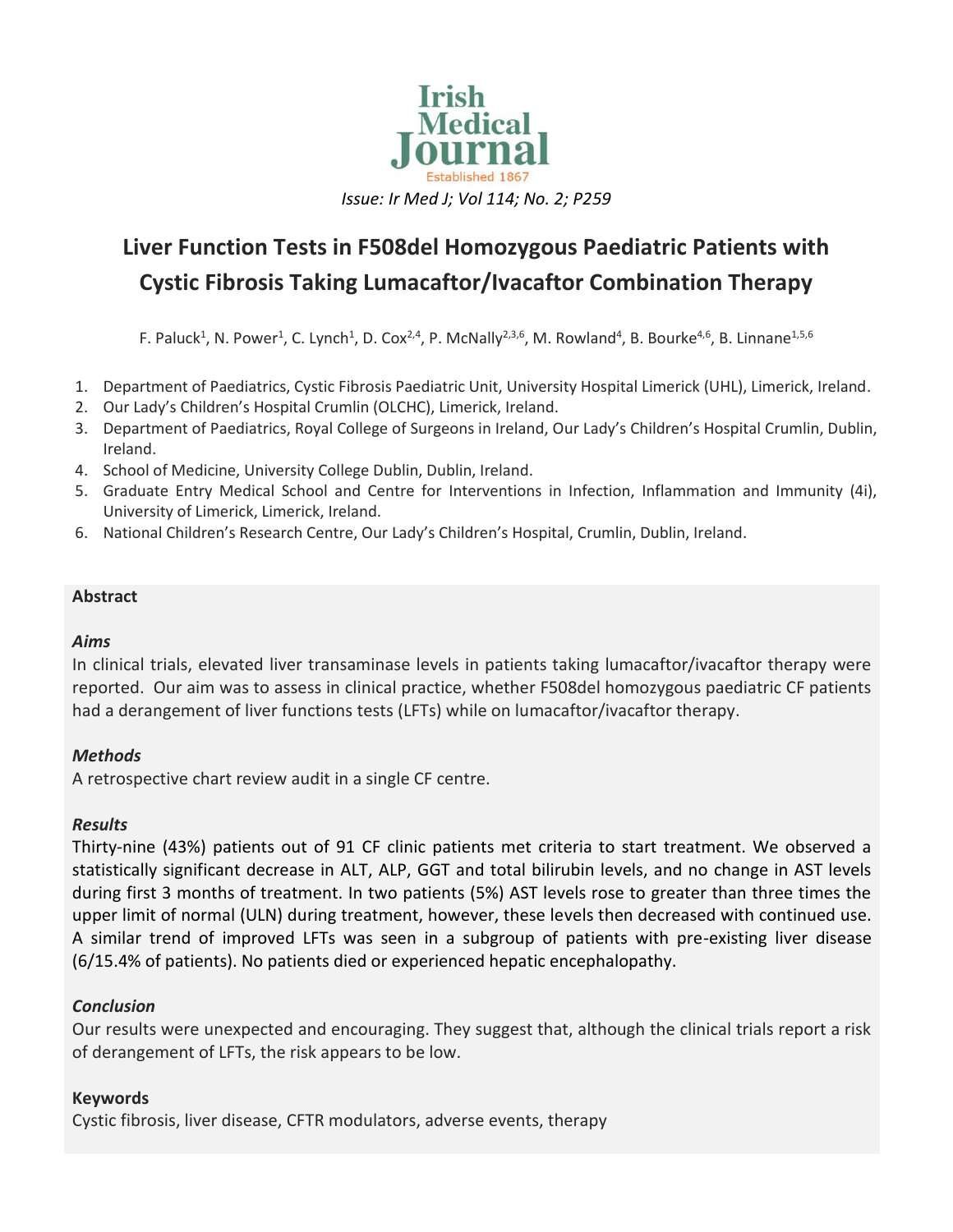#### **Introduction**

Cystic Fibrosis (CF) is a genetic, multi-system condition, with progressive lung disease resulting in early death**<sup>1</sup>** . Ireland has the highest incidence of CF in the world and one in 19 people carry a defective gene**<sup>2</sup>** . The most common Cystic Fibrosis Transmembrane Conductance Regulator (CFTR) variant is F508del and in Ireland 55% of patients are F508del homozygous**<sup>2</sup>** .

The combination of lumacaftor (a CFTR corrector) and ivacaftor (a CFTR potentiator) is licensed for the treatment of patients with CF who are homozygous for the F508del mutation. It became available in Ireland to patients 12 years and older in 2017, and to patients aged 6-11 years in early 2018. Prior to this, select patients, with advanced disease, were able to receive the drug on a "managed access programme" (MAP). In clinical trials, serious adverse reactions related to elevated liver transaminase levels were reported **3-5** . Consequently, it is recommended that serum alanine aminotransferase (ALT), aspartate aminotransferase (AST) and bilirubin are monitored prior to initiating the drug, and every three months for the first year of treatment, then annually. In patients with raised LFTs at baseline, more frequent monitoring is recommended, but not defined. Patients with significant liver disease were excluded from the original clinical trials**3-5 .** The aim of this study was to ascertain if F508del homozygous paediatric CF patients had a derangement of LFTs while on lumacaftor/ivacaftor therapy in the first year after treatment, in the "real world" setting of a paediatric CF clinic.

#### **Methods**

This study was conducted at the University Hospital Limerick (UHL) Paediatric CF unit. This is a retrospective chart review performed as an audit process in July 2018. Homozygous F508del patients attending the unit, who fulfilled the criteria to start lumacaftor/ivacaftor combination therapy, were identified from the clinic patient database, and their medical notes were reviewed.

The following variables were extracted from the medical records for each patient: date of birth, gender, date and age at initiation of treatment, cohort (12 years and older, 6-11 years old), dose cohort. Patients aged 12 years and older started on the higher dose (lumacaftor 200mg/ ivacaftor 125mg, two tablets twice daily) and patients aged 6-11 years started on the lower dose (lumacaftor 100mg/ivacaftor 125mg two tablets twice daily). In an effort to reduce the risk of chest discomfort and transient decrease in lung function at the initiation of treatment, we instigated a local policy of starting with one tablet twice daily for the first week, increasing to two tablets in the morning, and one in the evening for the second week, before increasing to the final, steady state dosing of two tablets twice daily from the third week onwards. The LFTs included: AST, ALT, alkaline phosphatase (ALP), gamma-glutamyl transferase (GGT) and bilirubin. Results at baseline, three, six, nine and 12 months of treatment were extracted. At the time of our study, none of our patients had been on treatment for longer than a year. To aid comparisons across time, blood levels taken within six weeks of a set time point were included in that time point (ie. three months +/- six weeks).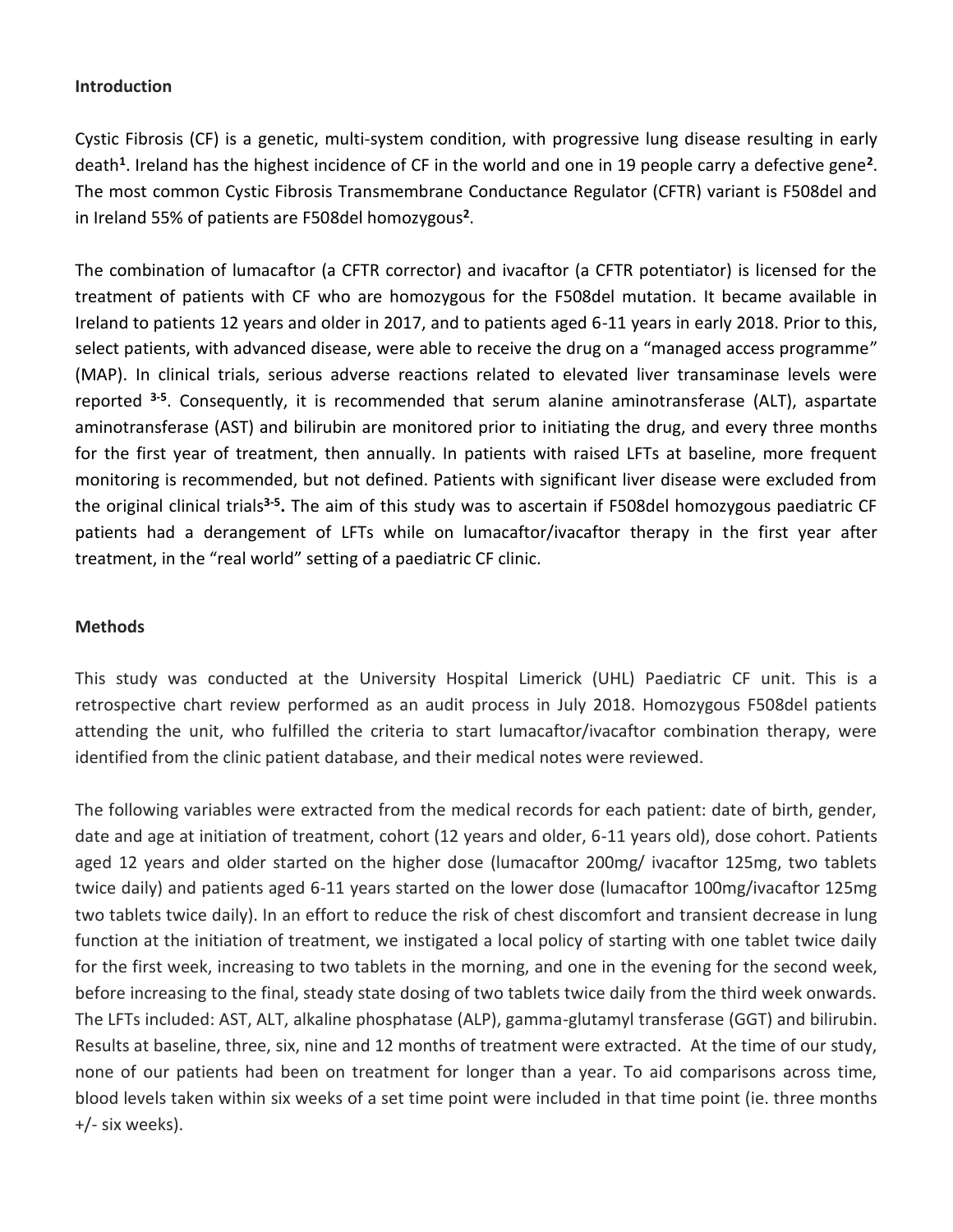Patients with pre-existing CF liver disease (CFLD) were also identified. These patients had been assessed for, and diagnosed with, CFLD at the national CFLD specialist centre, at Our Lady's Children's Hospital Crumlin (OLCHC), Dublin. This sub-group had more frequent monitoring in the initial weeks after initiation of treatment. As the medication product leaflet does not describe a monitoring system for patients with CFLD, a local protocol was devised with the following time intervals: at baseline, then at the two, four, six and 12 weeks, and, if stable, patients were followed as per the standard recommendations of every third month, until 12 months and then annually.

Data was analyzed using SPSS. Excel was used to graph the data. Distribution was determined using a combination of histogram and box-plot analysis and the Shapiro-Wilk test for normality (p-value <0.05). If the data had a skewed distribution, then it was compared using the Wilcoxon signed-rank non-parametric test for related data, with each patient compared to their previous level. If the data were normally distributed, then a paired samples t-test was used to compare the data. A p-value <0.05 was deemed statistically significant. The UHL Audit Office reviewed the protocol and endorsed the study.

#### **Results**

From a total clinic of 91 paediatric patients with CF we identified 42 (46%) who were F508del homozygous and over six years of age. Three children did not start treatment (7%); one (2%) was post lung transplant, one was listed for liver transplant (2%), and one was recruited into a tezacaftor/ivacaftor clinical trial (2%).

There were 39 patients who fulfilled the criteria to start treatment at time of study in July 2018. See Table 1 for patient demographics. All 39 initiated, and continued, treatment during the study period. No patients died, and none experienced liver failure, hepatic encephalopathy or jaundice during the study. Two patients received treatment as part of the MAP (5%). The patients aged 12 years and older were started on the higher dose (lumacaftor 200mg/ ivacaftor 125mg) and the patients aged 6-11 years were started on the lower dose (lumacaftor 100mg/ivacaftor 125mg). Prior to initiation of treatment, all patients had LFTS checked, however, two patients (5%) had no AST level reported due to lab error. There were 34 patients (87%) who had completed three months of treatment, 18 (46%) completed six months, 16 (41%) completed nine months and 13 (33%) completed 12 months at data collection.

|                     | All patients (n=39) | CFLD $(n=6)$ |
|---------------------|---------------------|--------------|
| Average age (years) | 11.1                | 12.3         |
| Male sex            | 21 (54%)            | 4 (67%)      |
| >12y0               | 18 (46%)            | 4            |
| $6-11$ yo           | 20 (51%)            |              |

**Table 1:** Demographics of CF patients at UHL Paediatric CF clinic. CFLD: Cystic Fibrosis Liver disease.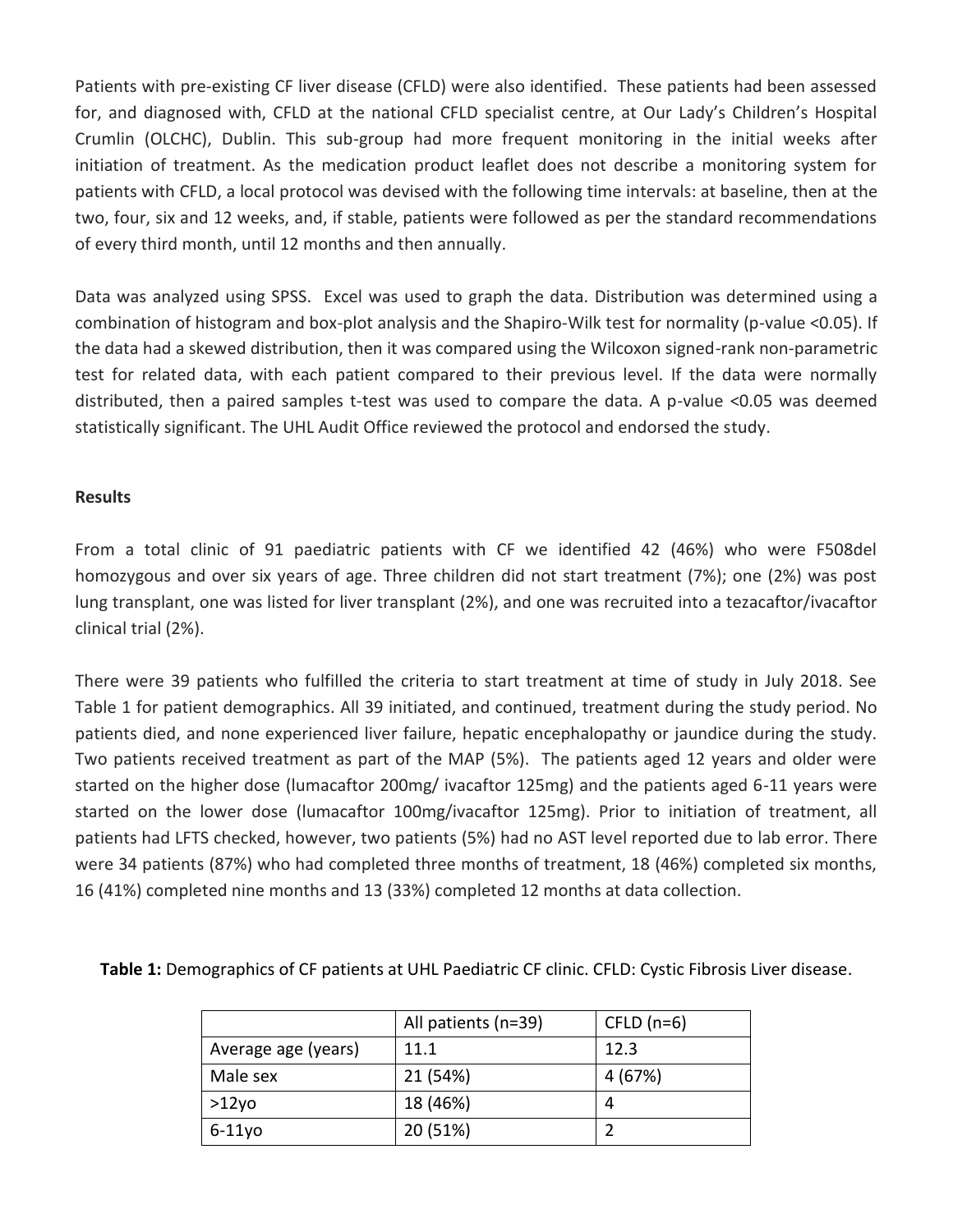Figure 1 displays the median levels for AST, ALT, ALP, GGT at each timepoint. AST, ALT, GGT all remained steady and within the normal reference range, with ALP having an overall graphical trend towards normalization of values.

**Figure 1:** AST, ALT, ALP, GGT median levels graphed at each time point. Median was used due to skewed distributions. Normal values: AST (5-34 IU/L), ALT (10-55 IU/L), ALP (47-175 IU/L), GGT (9-36 IU/L).



Figure 2 displays the total bilirubin levels for all patients and those specifically with CFLD. Overall, the bilirubin levels remained within normal range throughout treatment.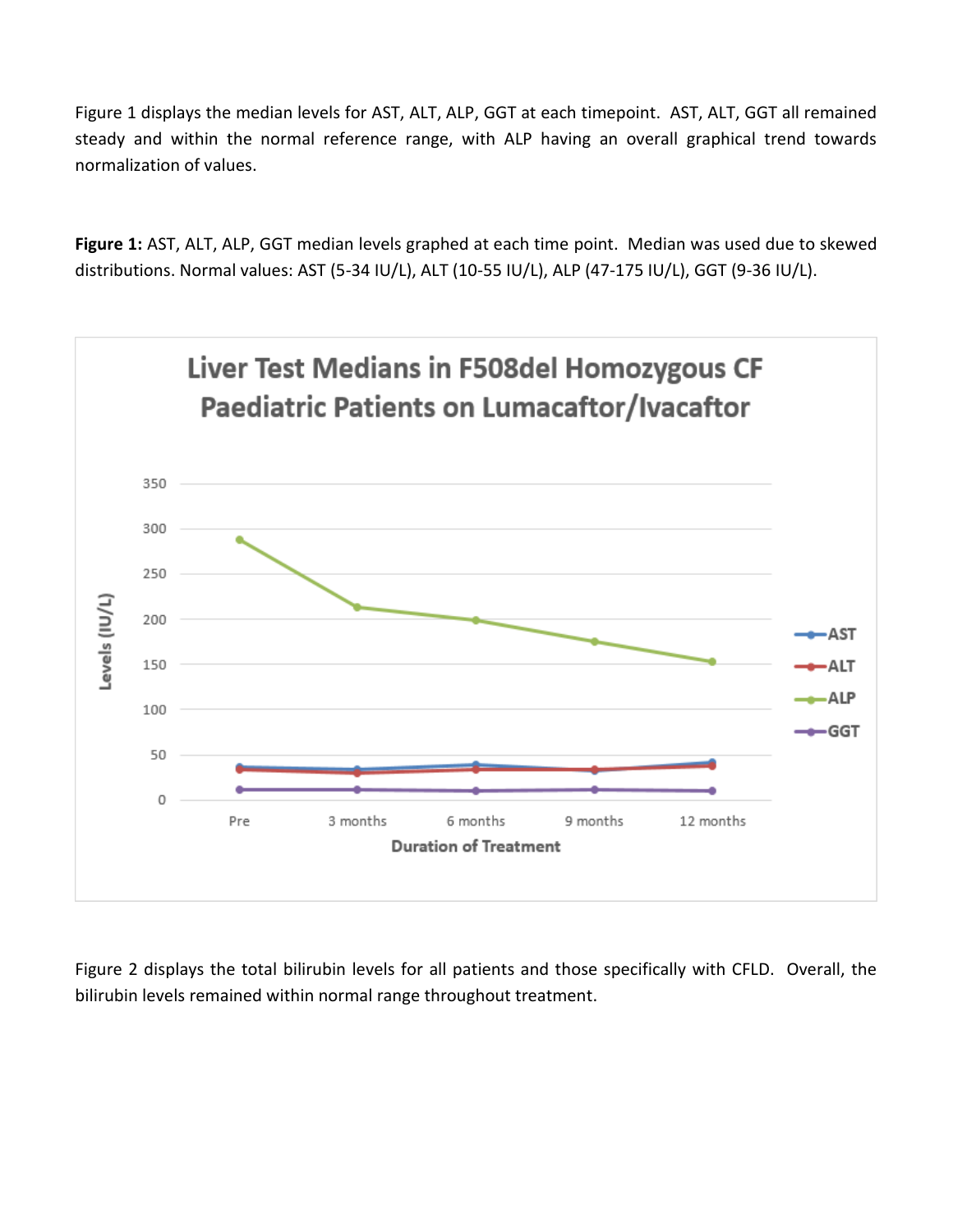Figure 2: Bilirubin levels graphed at each timepoint. CFLD patients had closer LFT monitoring during the first 6 weeks of treatment. The remaining patients did not have levels checked during this time. Bilirubin levels from all patients had a normal distribution, thus the mean was used for analysis. The data for the 6 patients with CFLD was skewed, thus, the median was used. Bilirubin normal values: 3-21 umol/L.



We had adequate numbers of test results only at baseline and at three months for all patients to perform a statistical analysis. The ALT, AST, ALP and GGT data were determined to have a skewed distribution based on histogram and boxplot distributions and the Shapiro-Wilk test for normality. Thus, the data were compared using the Wilcoxon Signed Rank Test. The total bilirubin levels were determined to have a normal distribution, thus a paired samples t-test was applied. Overall, we found our patients had a statistically significant decrease in ALT, ALP, GGT and total bilirubin levels, and no statistically significant change in AST levels as follows; the median LFT values (IU/L) at baseline (pre-treatment) and at three months, respectively, were : ALT 34 and 30 (p-value 0.016), ALP 288 and 213.5 (p-value 0.001), GGT 12 and 12 (p-value 0.002), and AST 37 and 33.5 (p-value 0.076). The mean bilirubin levels (umol/L) at baseline (pre-treatment) and at three months on treatment for all patients was 8.26 and 6.36 respectively, (p value: 0.002). Two patients (5%) had increased AST levels during treatment > 3 x ULN, however, these levels then decreased with continued use. None of our patients had LFTs > 8 x ULN, or > 5 x ULN during treatment, and none had ALT, ALP or total Bilirubin levels > 3 x ULN during treatment.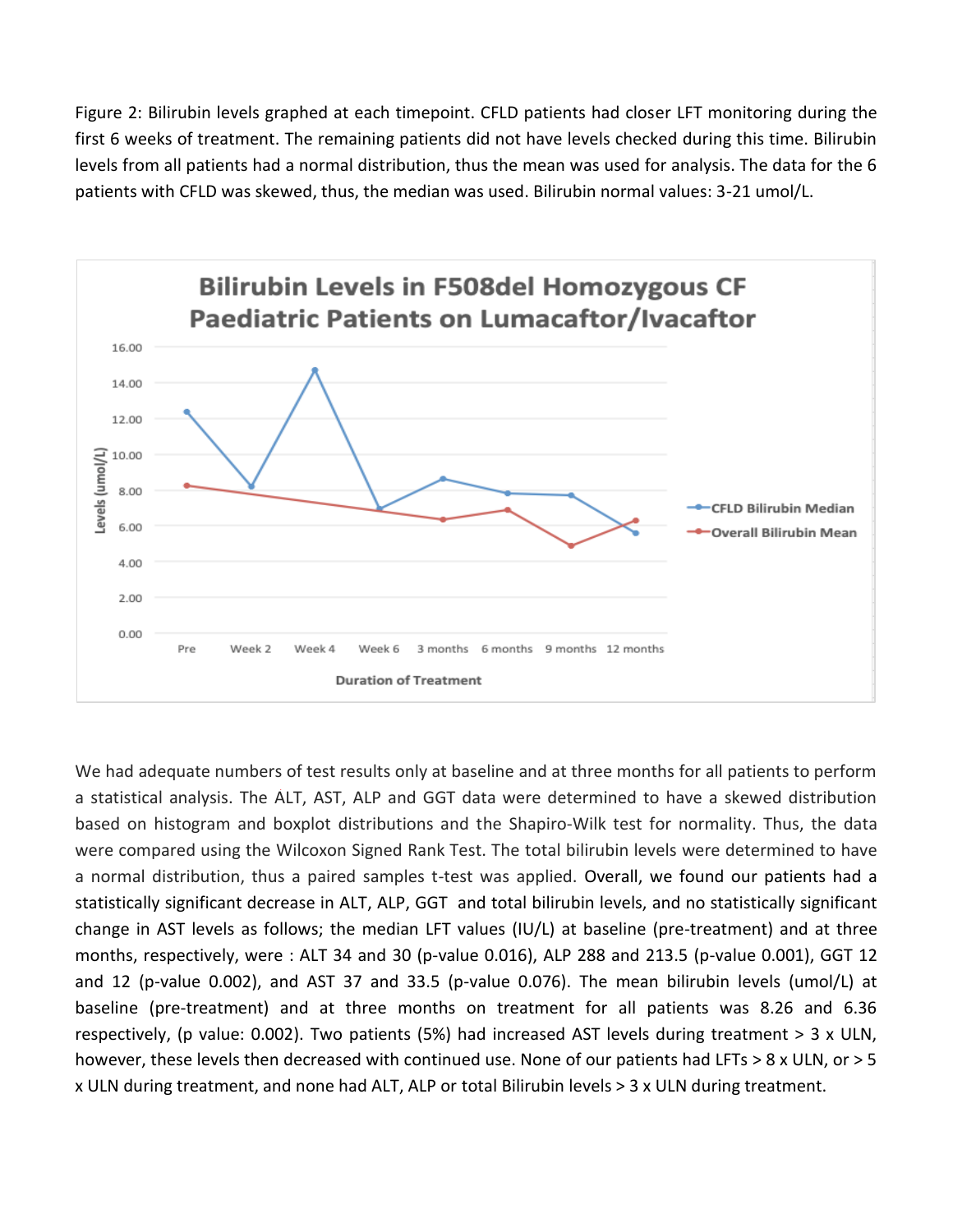The data for six patients with pre-existing CFLD were extracted and were also analyzed separately. See table 1 for demographic details. Results were similar to those without established CFLD. The median levels at each time point for bilirubin and AST, ALT, ALP, GGT are graphically depicted in Figures 2 and 3, respectively and demonstrate a clear graphical trend of improving LFTs across all parameters. We could not determine statistical significance in CFLD population due to the limited number of patients.

Figure 3: AST, ALT, ALP, GGT median levels graphed at each time point for CFLD patients only (n=6). Median was used due to skewed distributions. Normal values: AST (5-34 IU/L), ALT (10-55 IU/L), ALP (47- 175 IU/L), GGT (9-36 IU/L)



#### **Discussion**

We present the first "real world" study of the short-term effect of lumacaftor / ivacaftor combination therapy on the liver function status of children with CF. Our results were unexpected and encouraging. They suggest that, although the clinical trials raised a concern that commencing a child on this new CFTR modulator therapy came with a significant risk of derangement of LFTs, the risk appears to be low and therapy may actually help improve LFTs.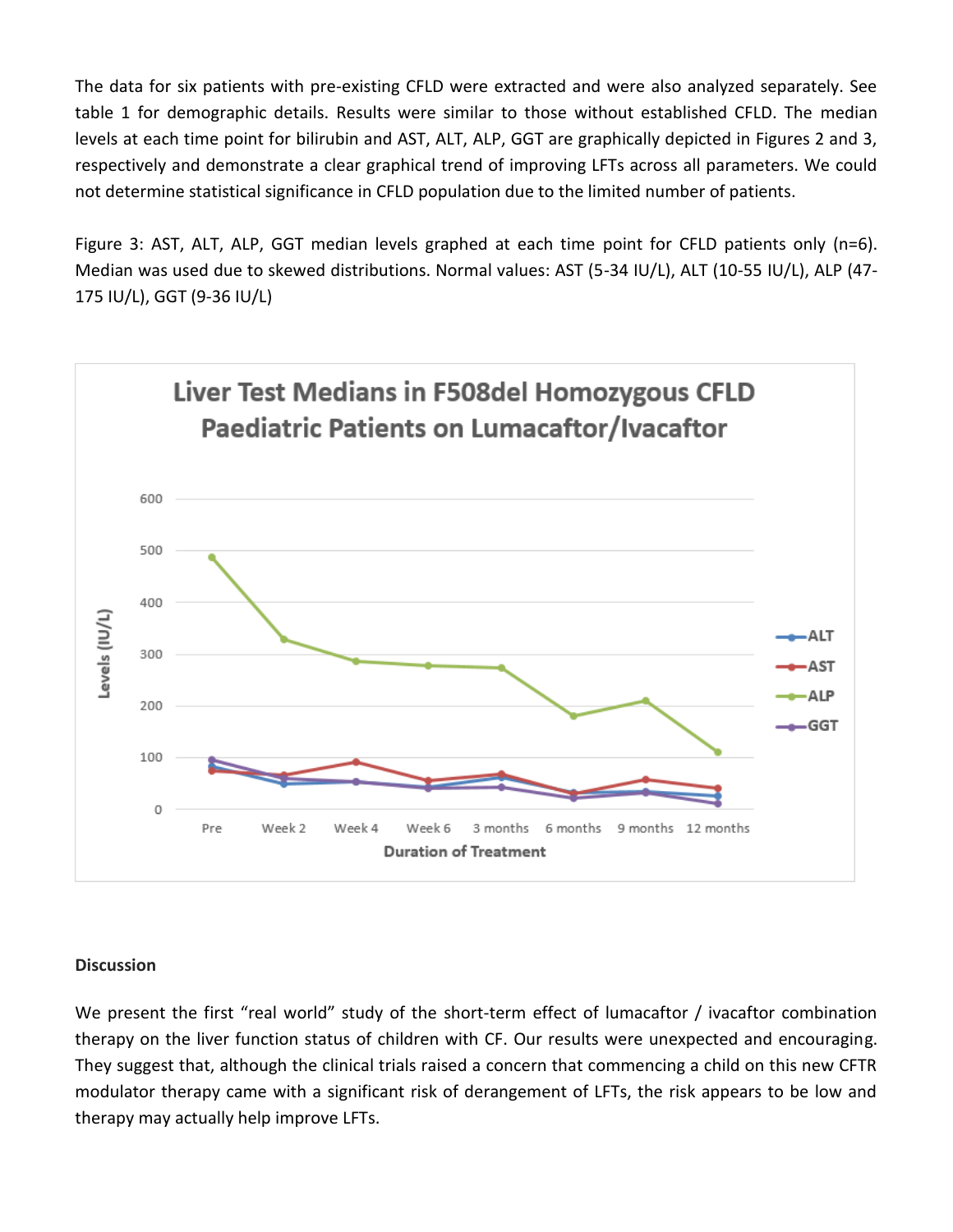CFLD is a significant complication of CF primarily evolving in the school age years and can have a detrimental effect on morbidity and mortality  $6, 7$ . To date there has been no intervention which has demonstrated efficacy in altering the course of CFLD  $6, 7$ . Pre-existing CFLD was an exclusion criteria for the clinical trials, however it is not a contra-indication to prescribing lumacaftor / ivacaftor combination therapy. Although our numbers are small, with just six patients (15%) with significant CFLD, the trends observed are encouraging. Dempsey *et al*, found similar improvements in LFTs in a small number (n=7) of patients with CFLD, but did not assess the effect of lumacaftor / ivacaftor on those without CFLD<sup>8</sup>. Firstly, it appears these patients can tolerate the treatment safely. Secondly, and perhaps more encouragingly; this may represent the first evidence of an intervention that can improve LFTs in patients with CFLD. Further observation is required to ascertain if this is translated into improvements in liver synthetic function and the manifestations of portal hypertension, such as splenomegaly and oesophageal varices.

Similar to many other medications lumacaftor / ivacaftor combination therapy may indeed come with a risk of liver injury. Drug induced liver injury (DILI) is the most common reason for withdrawing an agent from the market, and / or issuing warnings and modifications for their use<sup>9-11</sup>. RUCAM (Roussel Uclaf Causality Assessment Method) is a well-established methodology to assess causality in suspected DILI<sup>9, 12,</sup> <sup>13</sup>. DILI is defined as, the now familiar, ALT levels above 5  $\times$  ULN and/or ALP levels greater than 2  $\times$  the ULN<sup>9, 12, 13</sup>. In addition the Hy's law predicts a 10% mortality (range 5-50%) when hepatocellular DILI is associated with a serum bilirubin level of  $\geq 3$  ULN<sup>14</sup>. However, determining causality of DILI remains complex and challenging with the majority of cases classed as "idiosyncratic" – essentially unexpected and unexplained<sup>10</sup>. Relevant to this discussion is the fact that, in the liver, CFTR is not expressed in hepatocytes, but exclusively in cholangiocytes<sup>15, 16</sup>. Defective chloride channel function can result in inspissated secretions that obstruct biliary flow, peri-biliary fibrosis, and for some patients progression from focal to multilobular biliary cirrhosis<sup>16-20</sup>. Onset of clinically significant disease is typically during the first decade of childhood<sup>21, 22</sup>. One might speculate that there are two separate processes at play here. The medication may come with a risk of liver injury, by a mechanism yet to be clearly defined, but may also come with a marginal, but potentially important, improvement in CFLD by improving CFTR functioning at the apex of cholangiocytes lining the bile ducts. Consistent with this theory, Kutney *et al*, demonstrated, using magnetic resonance imaging proton density fat fraction analysis, that lumacaftor / ivacaftor therapy was associated with reduced hepatic steatosis. Interestingly, the study excluded patients with CFLD or persistently elevated liver enzymes<sup>23</sup>.

Our study has several limitations. It is a single centre study, with a small sample size. We had adequate numbers to perform a statistically valid comparison of baseline and three-month data, however the ability of this dataset to make inferences about the wider CF population is limited, and the findings should be viewed with caution. Also, many of the time points have missing data. This illustrates the challenges of applying a stringent surveillance system for adverse events requiring frequent blood draws in a paediatric CF clinic. We continue to explore local policies to improve adherence to the surveillance policy.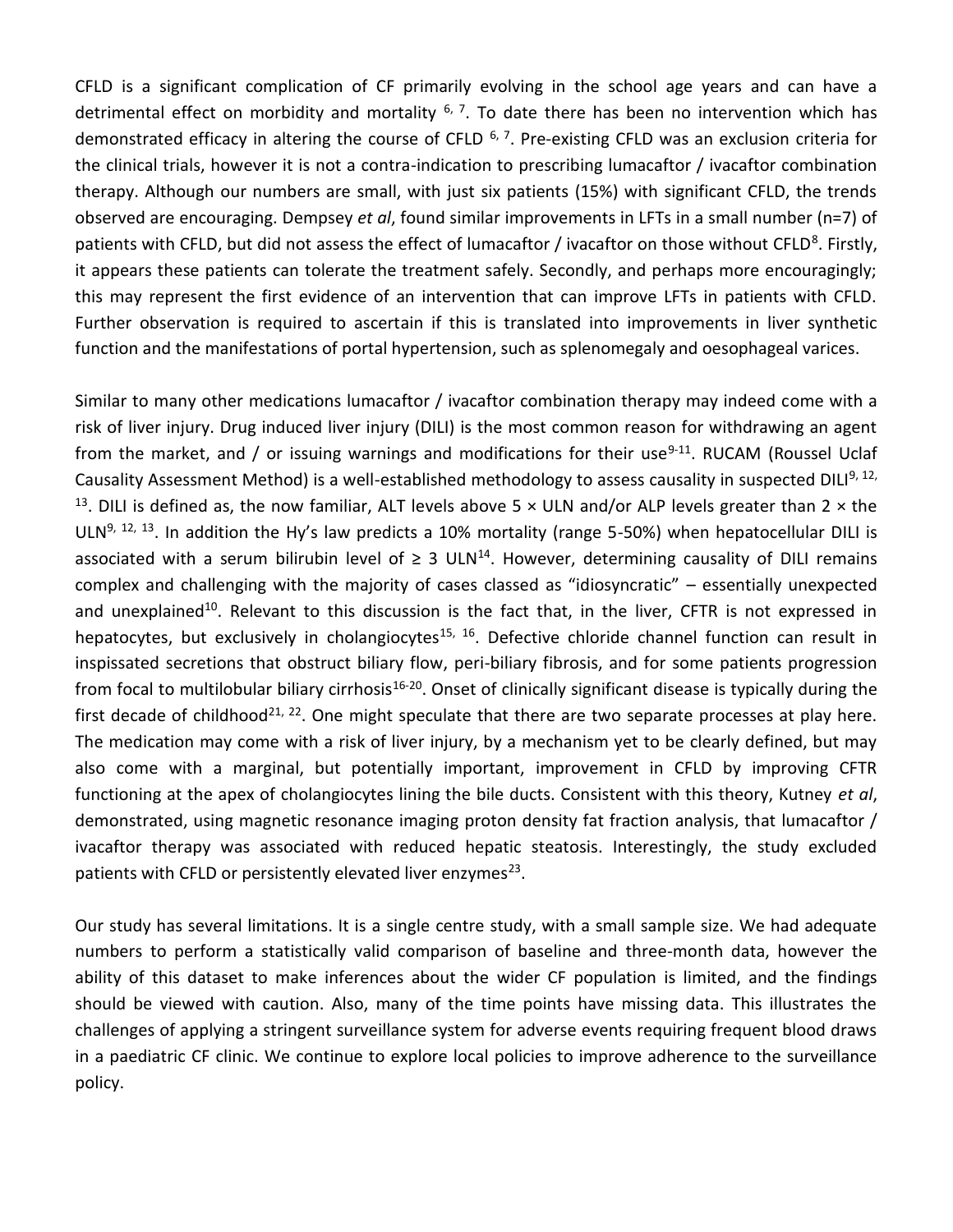Although the results of our study are encouraging, continued vigilance is required. On the basis of these findings we plan to expand our study to involve greater numbers, across multiple sites, and to include both adult and paediatric subjects.

### **Acknowledgements:**

We would like to thank the children with CF and their parents/guardians that contributed to this study.

## **Declaration of Conflicts of Interest:**

The authors have no conflicts of interest to declare.

## **Corresponding Author:**

Dr Barry Linnane, Paediatric Respiratory Consultant University Hospital Limerick, Dooradoyle, Limerick, Ireland. E-mail: [barry.linnane@hse.ie](mailto:barry.linnane@hse.ie)

#### **References:**

- 1. Elborn JS. Cystic fibrosis. Lancet (London, England). 2016;388(10059):2519-31.
- 2. Farrell P, Joffe S, Foley L, Canny GJ, Mayne P, Rosenberg M. Diagnosis of cystic fibrosis in the Republic of Ireland: epidemiology and costs. Ir Med J. 2007;100(8):557-60.
- 3. Milla CE, Ratjen F, Marigowda G, Liu F, Waltz D, Rosenfeld M, et al. Lumacaftor/Ivacaftor in Patients Aged 6-11 Years with Cystic Fibrosis and Homozygous for F508del-CFTR. Am J Respir Crit Care Med. 2017;195(7):912-20.
- 4. Ratjen F, Hug C, Marigowda G, Tian S, Huang X, Stanojevic S, et al. Efficacy and safety of lumacaftor and ivacaftor in patients aged 6-11 years with cystic fibrosis homozygous for F508del-CFTR: a randomised, placebo-controlled phase 3 trial. Lancet Respir Med. 2017;5(7):557-67.
- 5. Wainwright CE, Elborn JS, Ramsey BW, Marigowda G, Huang X, Cipolli M, et al. Lumacaftor-Ivacaftor in Patients with Cystic Fibrosis Homozygous for Phe508del CFTR. N Engl J Med. 2015;373(3):220-31.
- 6. Debray D, Kelly D, Houwen R, Strandvik B, Colombo C. Best practice guidance for the diagnosis and management of cystic fibrosis-associated liver disease. J Cyst Fibros. 2011;10 Suppl 2:S29-36.
- 7. Flass T, Narkewicz MR. Cirrhosis and other liver disease in cystic fibrosis. J Cyst Fibros. 2013;12(2):116- 24.
- 8. Dempsey S, Travers J, Leer G, Connell G, Quinn S, Greally P, et al. GP285 The effect of modulator therapy on liver function in patients with cystic fibrosis-related liver disease (CFLD). Archives of Disease in Childhood. 2019;104(Suppl 3):A150.